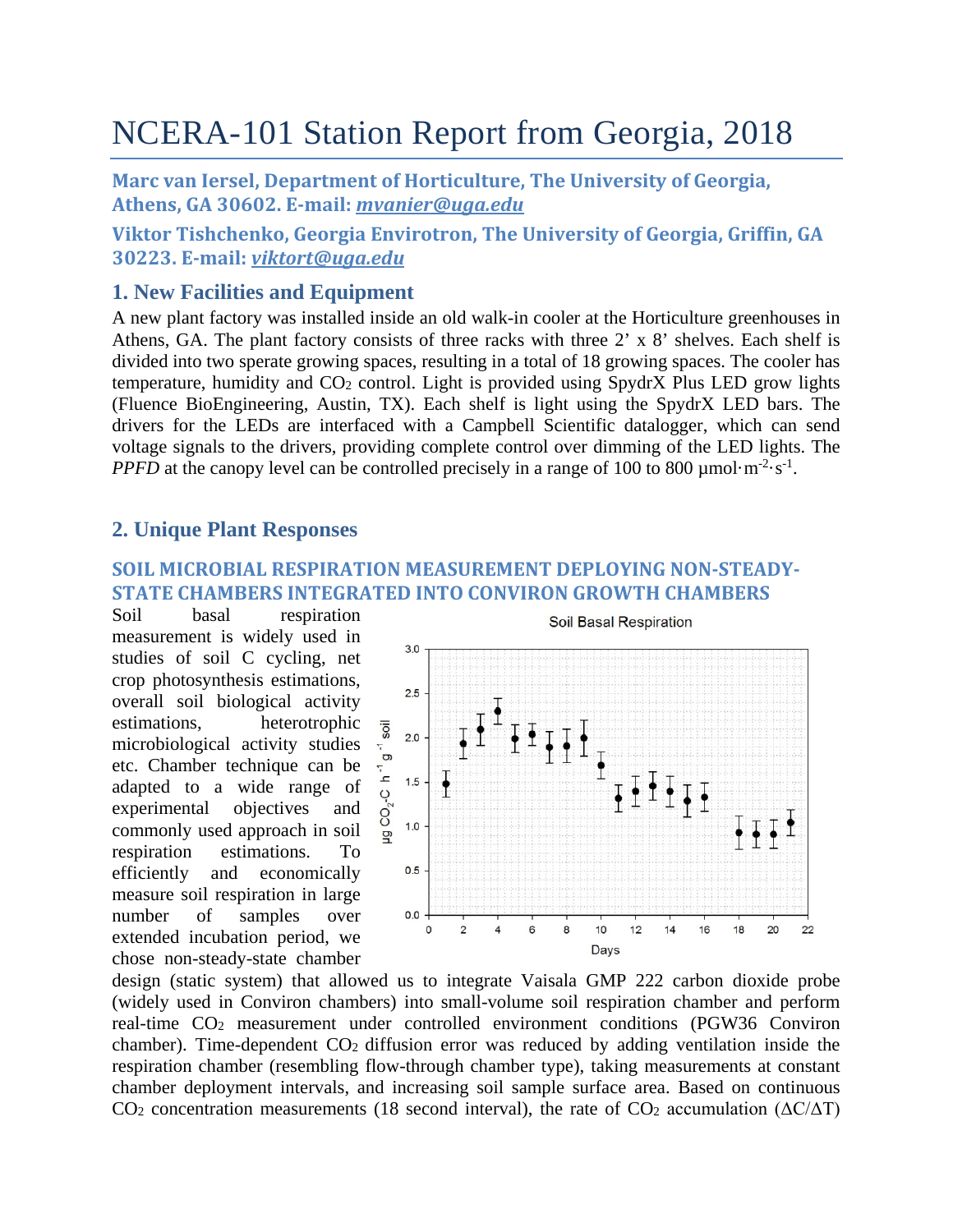was estimated from the slope of the linear regression line. Experimental trial in the Calcisol soil sample showed initial two-fold increase in the respiration rate during the first 3-4 days of incubation and then gradually decreased for 3 weeks. *(Viktor Tishchenko (Envirotron, Univeristy of Gerogia) in collaboration with Nosir Shukurov (Institute of Geology and Geophysics, Uzbekistan))*

## **NON-DESTRUCTIVE HIGH-THROUGHPUT ROOT SYSTEM PHENOTYPING FOR SELECTIVE GENE FUNCTION SCREENING OF CHEMICALLY INDUCED MUTANT SORGHUM POPULATION**

There is growing interest in finding genes responsible for environmental stress resistances such as drought, heat, nutrient deficiency. Root morphology plays a crucial role in such adaptations but relatively fewer researches focused on the belowground phenotyping due to its complexity. Our goal was to develop a non-destructive high-throughput root system  $\alpha = 0.05$ , Control = 0 phenotyping platform to screen



plants for various abiotic stress resistances. Ethyl methanesulfonate (EMS)-mutagenized sorghum population of the BTx623 wild type was used as germplasm material for identification of candidate genes. In the first phase of preliminary screening, sorghum plants were grown hydroponically and using paper pouches technique. Plants were grown until they reached paper edges (7-8 days), scanned on a scanner (Plustek OpticPro A320 scanner), and processed with root phenotyping software (RootReader2D). Preliminary generic root morphology data provides access to find association candidate genes with genotype variation or abiotic stress adaptations. Number of lateral roots, length of upper lateral roots, and root/shoot ratios characteristics were used to select candidate plants to screen for P-efficiency using sand-alumina culture. This media provides stable, diffusion limited, slow-release, controlled P availability conditions which closely resembles natural soil environment. Loose sand texture allows to efficiently separate roots from the media and to phenotype root morphology following the same procedure as in hydroponics/paper pouches. The platform we developed here would be useful for plant root morphology assays. *(Viktor Tishchenko (Envirotron) in collaboration with Ming Li Wang (USDA, PGRCU))*

#### **LONGER PHOTOPERIODS WITH THE SAME DAILY LIGHT INTEGRAL INCREASE DAILY ELECTRON TRANSPORT THROUGH PHOTOSYSTEM II**

The annual energy cost for horticultural lighting in the US is approximately \$600 million. To lower these costs, it is essential to provide light in a way that allows for efficient photochemistry. Because the quantum yield of photosystem II (ΦPSII), the fraction of absorbed light used for photochemistry, decreases with increasing photosynthetic photon flux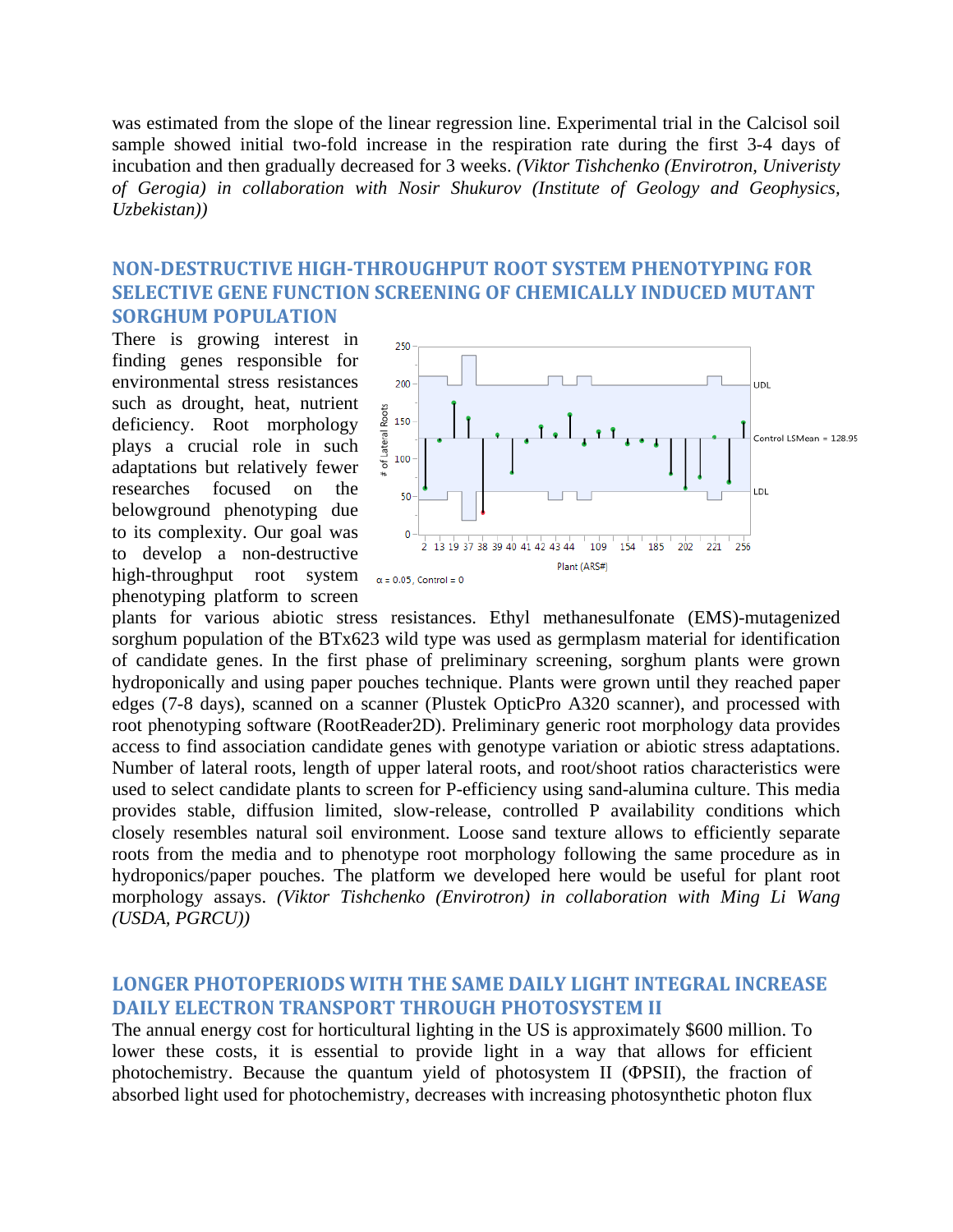density (*PPFD*), we hypothesized that electron transport through photosystem II integrated over 24 hr, the daily photochemical integral (DPI), increases if the same amount of light (daily light integral, DLI) is spread out over longer photoperiods. To test this, we measured chlorophyll fluorescence to determine ФPSII and the electron transport rate (ETR) of lettuce (*Lactuca sativa* 'Green Towers'). Plants were grown at a *PPFD* of  $\sim 250 \mu \text{mol} \cdot \text{m}^{-2} \cdot \text{s}^{-1}$ . Chlorophyll fluorescence measurements were taken in a growth chamber equipped with LED lights. A datalogger controlled *PPFD* and photoperiod and collected ΦPSII and ETR data. DLIs of 15 and 20 mol $\cdot$ m<sup>-2</sup> $\cdot$ d<sup>-1</sup>, provided over photoperiods of 7, 10, 13, 16, 19, and 22 hours, were tested. *PPFD* during these measurements ranged from 189 to 796  $\mu$ mol·m<sup>-2</sup>·s<sup>-1</sup>. ΦPSII decreased from  $\sim 0.69$  at a *PPFD* of 189 μmol·m<sup>-2</sup>·s<sup>-1</sup> to  $\sim 0.29$  at a *PPFD* of 796 μmol·m<sup>-2</sup>·s<sup>-1</sup>, while ETR increased from ~54 to 100 μmol·m<sup>-2</sup>·s<sup>-1</sup>. DPI increased as a function of photoperiod and this increase was more pronounced at high DLI. At a photoperiod of 7 hours DPI was  $\sim 2.5$  mol $\cdot$ m<sup>-2</sup> $\cdot$ d<sup>-1</sup>, regardless of DLI. However, with a photoperiod of 22 hr and a DLI of 15 mol·m<sup>-2</sup>·d<sup>-1</sup>, the DPI was  $\sim 4.2$  mol·m<sup>-2</sup>·d<sup>-1</sup> (68%) higher than with a photoperiod of 7 hr), and with a DLI of 20 mol $\cdot$ m<sup>-2</sup> $\cdot$ d<sup>-1</sup> the DPI was  $\sim$  5.5 mol $\cdot$ m<sup>-2</sup> $\cdot$ d<sup>-1</sup> (120% higher). Our results show that DPI is significantly higher with lower *PPFD* over a longer photoperiod than with higher *PPFD* over a shorter photoperiod, because the light is used more efficiently at low *PPFD*. Subsequent longer-term growth trials have shown that longer photoperiods with the same DLI do increase crop growth. These short-

term physiological trials, combined with results from longer-term growth trials, indicate that applying supplemental light out over longer photoperiods results in more energy-efficient stimulation of crop growth. This research should encourage growers who use photosynthetic lighting to re-evaluate their current lighting protocols and consider using longer photoperiods. (Claudia Elkins, Michael Martin, and Marc van Iersel)



## **Effects of different photoperiods with constant daily light integral on growth and photosynthesis of mizuna, lettuce, and basil.**

Most studies of photoperiodic effects on plant growth have used constant instantaneous photosynthetic photon flux densities (*PPFD*), which leads to different total daily light integrals (DLI) received in each photoperiod. Our objective was to quantify the effect of different photoperiods, all providing the same DLI, on crop growth. Because photosynthesis is more efficient at lower *PPFD*, we hypothesized that longer photoperiods with lower *PPFD* would result in faster growth than shorter photoperiods with higher *PPFD*. Mizuna (*Brassica rapa* var.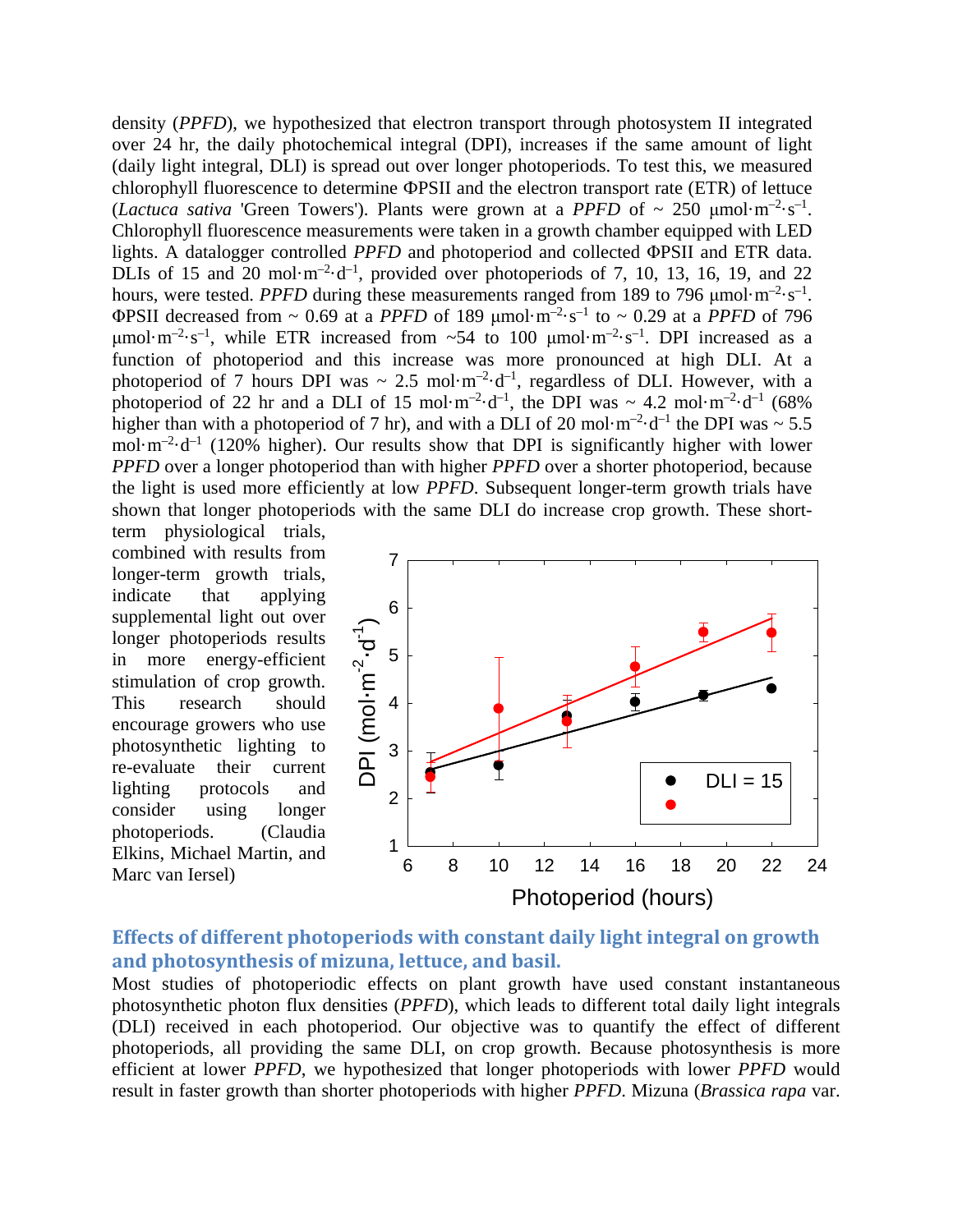*japonica*), 'Little Gem' lettuce (*Lactuca sativa*), and 'Genovese' basil (*Ocimum basilicum*) were grown from seed in a controlled environment chamber ( $20^{\circ}$ C and 800 ppm CO<sub>2</sub>) under six photoperiods (10, 12, 14, 16, 18, and 20 hr). White LEDs provided light and *PPFD* was adjusted so each treatment received a DLI of 16 mol $\cdot$ m<sup>-2</sup> $\cdot$ d<sup>-1</sup>. Mizuna, lettuce, and basil were harvested 30, 41, and 55 d after planting, respectively. Light interception, chlorophyll content, and

quantum yield of PSII were positively correlated with duration of photoperiod in all three species. Mizuna plants grown with a 20 hr photoperiod had 10.9% greater light interception, 94.6% higher leaf chlorophyll content index, and 10.1% greater quantum yield near the end of the growing period than those grown with a 10 hr photoperiod. Lettuce plants grown with a 20 hr photoperiod had 11.4% greater light interception, 13.7% higher leaf chlorophyll content index, and 10% greater quantum yield than those grown with a 10 hr photoperiod. Mizuna and lettuce plants both also had greater shoot dry mass (28.1% and 18% greater, respectively) when grown with 20 hr photoperiods compared to 10 hr photoperiods. There was no apparent correlation between photoperiod and dry mass in basil. Basil plants grown with a 20 hr photoperiod had 13.7% higher leaf chlorophyll content index and 10% greater quantum yield than those with a 10 hr photoperiod. Lettuce plants grown under shorter photoperiods had notably yellower leaves, steeper leaf angle, and more upright growth than those in longer photoperiods. These results show that plants receiving the same DLI can have markedly faster growth when provided light over a longer photoperiod, but the effect appears to be species-specific. This is an important consideration when determining optimal lighting strategies for crop growth. Photoperiod, *PPFD*, and DLI cannot be studied isolation without accounting for simultaneous effects of the other two variables on plant responses. (Shane Palmer, Eric Stallknecht, and Marc W. van Iersel)

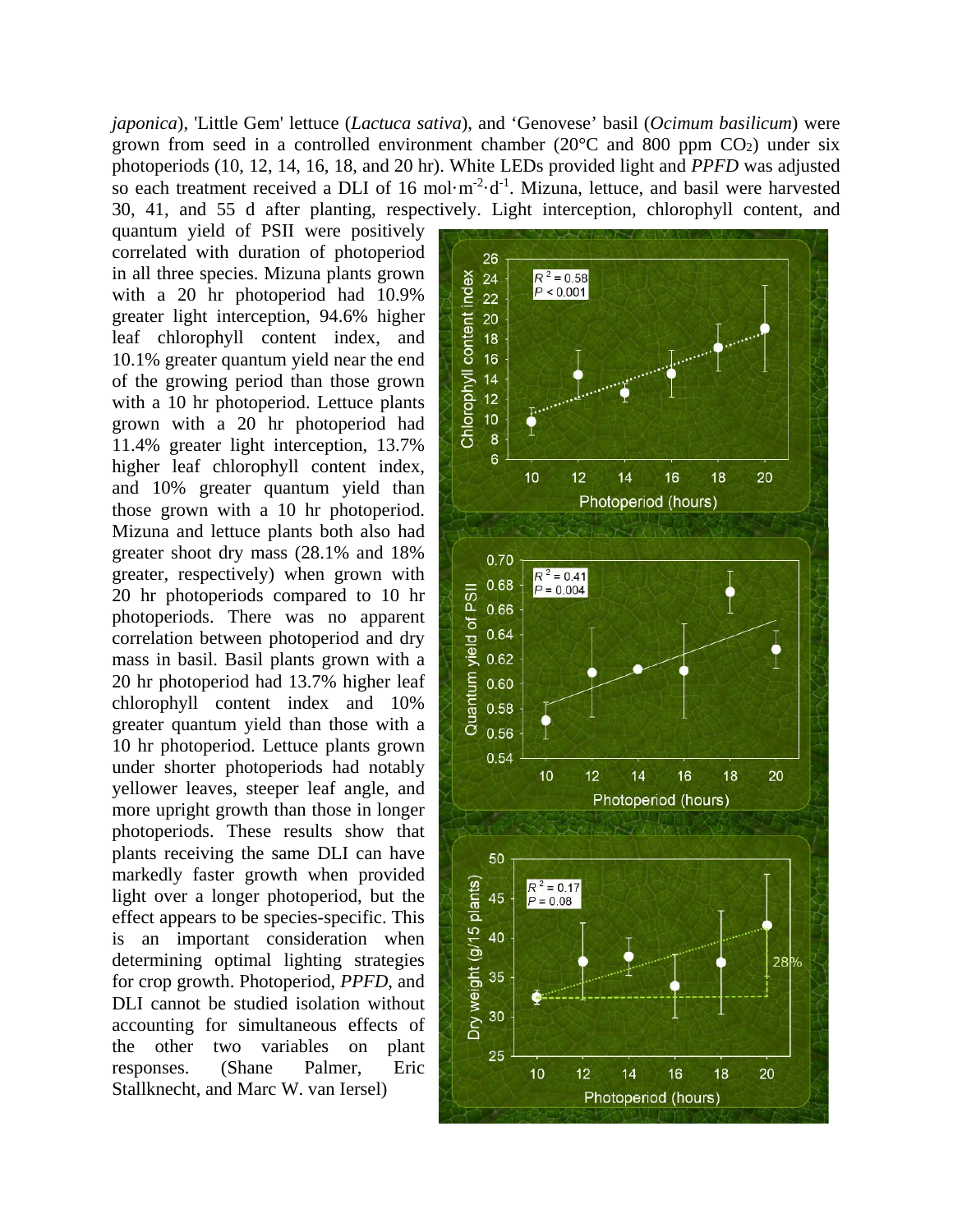#### **IMPROVED PHOTOCHEMICAL EFFICIENCY OF SUPPLEMENTAL LIGHTING INCREASES DRY MASS AND LEAF AREA OF GREENHOUSE-GROWN LETTUCE**

Photosynthetic responses to light intensity are generally asymptotic; light is used more efficiently to drive photosynthesis at lower light intensity. Thus, providing supplemental light at low intensities over longer periods should lead to increased photosynthetic gains, compared to an equivalent amount of light at higher intensities and shorter periods. To test this hypothesis, we used an adaptive LED lighting system in a greenhouse, which dynamically controls supplemental LED light intensity to reach, but not exceed, a specified light intensity. Using this system, 'Little Gem' lettuce (*Lactuca sativa*) plants were grown under a constant daily light integral (DLI) of 17 mol·m<sup>-2</sup>·d<sup>-1</sup> provided over 4 different photoperiods; 12, 15, 18, and 21 hours. The average DLI in the control treatment (no supplemental light) was  $7.89 \pm 3.02$  mol·m<sup>-2</sup>·d<sup>-1</sup>. Thus, the 4 treatments received slightly more than half of their light from the LED lights. Threshold light intensity was calculated as: Threshold PPFD ( $\mu$ mol·m<sup>-2</sup>·s<sup>-1</sup>) = 1,000,000 x [17 mol·m<sup>-2</sup> – Current DLI]/Time remaining (s)]. Hence, while each treatment received the same amount of light within each 24 hour period, extending the photoperiod allowed the same amount of supplemental light to be provided at lower instantaneous intensities. The study was terminated after 22 days. Dry weight increased quadratically with photoperiod ( $R^2 = 0.50$ ,  $p=0.003$ ), from an average of 0.53 g/plant with 12-hour photoperiods to 0.75 g/plant with 21-hour photoperiods. In the control treatment, average dry weight was 0.17 g/plant. Leaf chlorophyll content and leaf size of the fully expanded leaves increased linearly as photoperiod increased. Leaf size increased from  $57.2 \text{ cm}^2$  in the 12hour treatment to 68.2 cm<sup>2</sup> in the 21-hour treatment ( $p = 0.023$ ), and chlorophyll content index similarly increased from 9.81 to 12.1 ( $p = 0.0015$ ). Leaf area and chlorophyll content were higher in all supplemental lighting treatments than in the control  $(p < 0.0001)$ . These results may

be partly attributed to an increased photosynthetic light use efficiency as photoperiod increased and supplemental lighting was provided at lower intensities over longer photoperiods. However, morphological acclimation to photoperiod or light intensity also occurred, as plants developed larger leaves with higher chlorophyll content under longer photoperiods. In conclusion, providing supplemental light in a photochemically-efficient manner improves overall growth of this lettuce variety. (Geoffrey Weaver

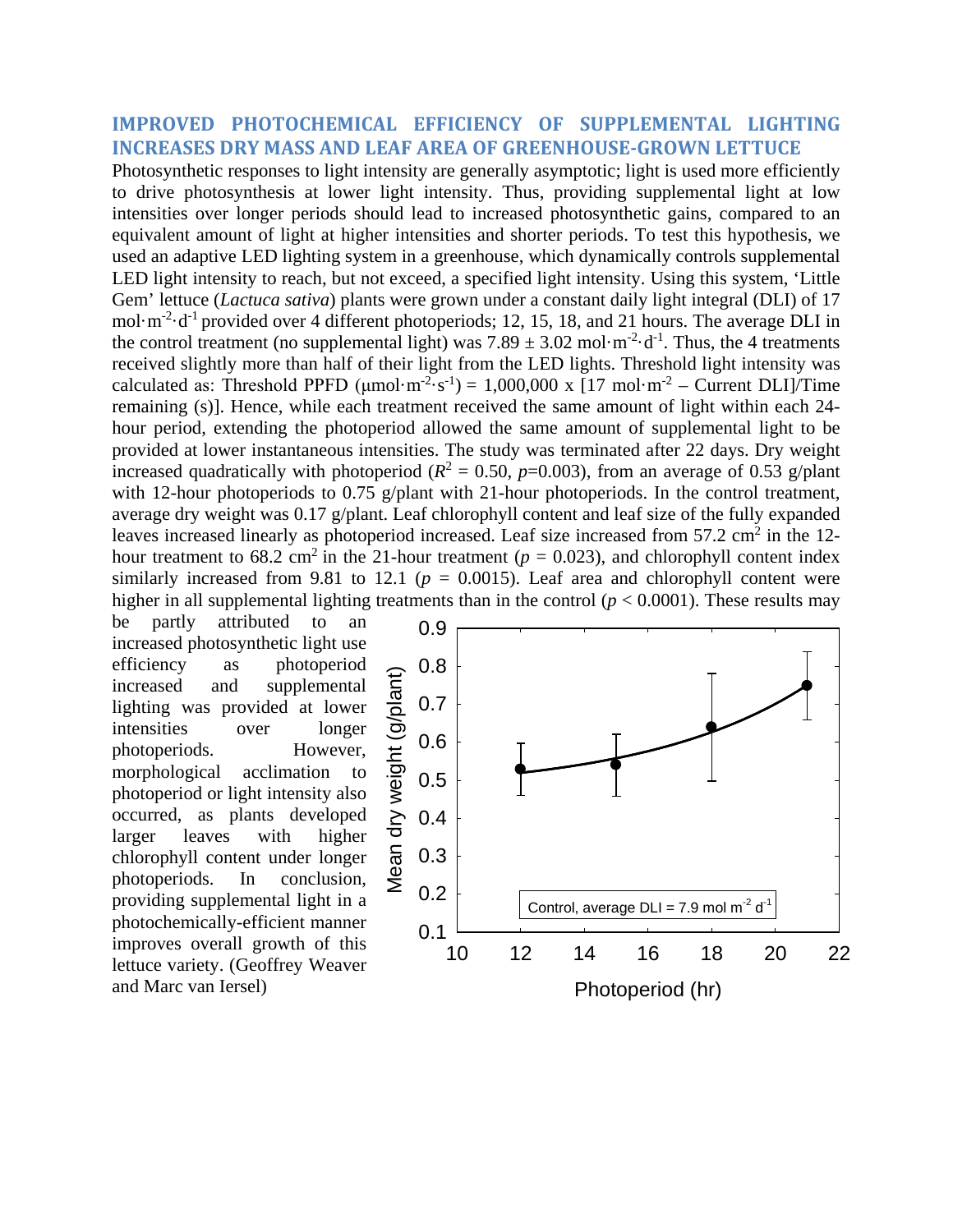#### **RAPID LIGHT RESPONSE CURVES AS A HIGH-THROUGHPUT SCREENING METHOD FOR PHOTOCHEMICAL RESPONSES OF BEDDING PLANTS**

Understanding plant photochemical responses to photosynthetic photon flux density (*PPFD*) is important for developing energy-efficient supplemental lighting strategies. However, the photochemical light response varies greatly among species and cultivars, and a rapid, reliable method to describe species- and variety-specific photochemical responses is needed. Chlorophyll fluorescence measurements were used to determine the electron transport rate (ETR) of six bedding plant species: *Begonia semperflorens* 'Ambassador Scarlet' (begonia), *Catharanthus roseus* 'Jams N Jellies Blackberry' (vinca), *Impatiens walleriana* 'Super Elfin Violet' (impatiens), *Pelargonium* x *hortorum* 'Maverick Violet'(geranium), *Petunia* x *hybrida* 'Daddy blue'(petunia), and *Salvia splendens* 'Mojave' (salvia). Diurnal measurements were conducted in a greenhouse with fluorescence measurements taken every 15 min during the day and hourly at night with 5 measurement days per species. Additional measurements were taken in a growth chamber using a hyperbolic series of *PPFD*s (0, 50, 150, 300, 500, 750, 1050, 1400 μmol·m<sup>-2</sup>·s<sup>-</sup> <sup>1</sup>), with 20 min acclimation at each intensity, and 5 replications per species. For 4 species, the data collected in the growth chamber was similar to the greenhouse data, but for impatiens and petunia observed ETR was generally lower in the greenhouse. This may have been due to physical damage to the leaves induced by the fluorometer leaf clip. In all cases, an asymptotic rise to a maximum function fit the data well. This function uses only two variables: the initial slope and the asymptote of the ETR response curve: ETR= [asymptote of ETR] x [1- *e*^[-(initial slope of ETR/asymptote of ETR) x PPFD]. Accordingly, it was hypothesized that the photochemical light response could be adequately described by determining only the initial slope and asymptote: a rapid light response curve. This was tested in a growth chamber by measuring the ETR of each species at a very low (≈3 µmol⋅m<sup>-2</sup>⋅s<sup>-1</sup>) and very high (≈2100 µmol⋅m<sup>-2</sup>⋅s<sup>-1</sup>) light intensity for 5 min. The equation generated from this data fit the greenhouse ETRs with a mean  $R<sup>2</sup>=0.93$  and slope of 0.89; the estimated values were generally 11% higher than the observed ETRs. Similarly, it fit the previous growth chamber data with mean  $R^2$ =0.96 and slope of 0.94 (estimated ≈6% higher than observed) for all species except for impatiens, which had a much higher slope (m=1.5,  $R^2$ =0.94), suggesting that the high PPFD used to determine the asymptote was photoinhibitory for impatiens. This high-throughput method accurately describes the ETR response for 5 of the 6 species. (Geoffrey Weaver and Marc van Iersel)

#### **HIGHER DAILY LIGHT INTEGRALS WITH ADAPTIVE LED LIGHTING CONTROL SPEED UP ORNAMENTAL SEEDLING GROWTH**

Supplemental lighting in greenhouse industry is often needed from late fall through early spring and can account for up to 30% of the value of crops produced. Reduction of this energy cost can be beneficial for profitable greenhouse crop production. Our study focused on quantifying the effect of daily light integral (DLI) on seedling production of bedding plants. We used an adaptive light-emitting diode (LED) control system to precisely control supplemental lighting by taking advantage of the dimmability of LED grow lights. The power of the LEDs was adjusted to provide only enough supplemental photosynthetic photon flux density (PPFD) to reach the threshold PPFD underneath the light bars. The threshold PPFD was recalculated every 2 seconds to assure that the crop received a specific DLI by the end of the 14-hour supplemental lighting period. This high-precision lighting control system provides supplemental light when plants can use it most efficiently, i.e., when there is little sunlight available. Therefore, we hypothesized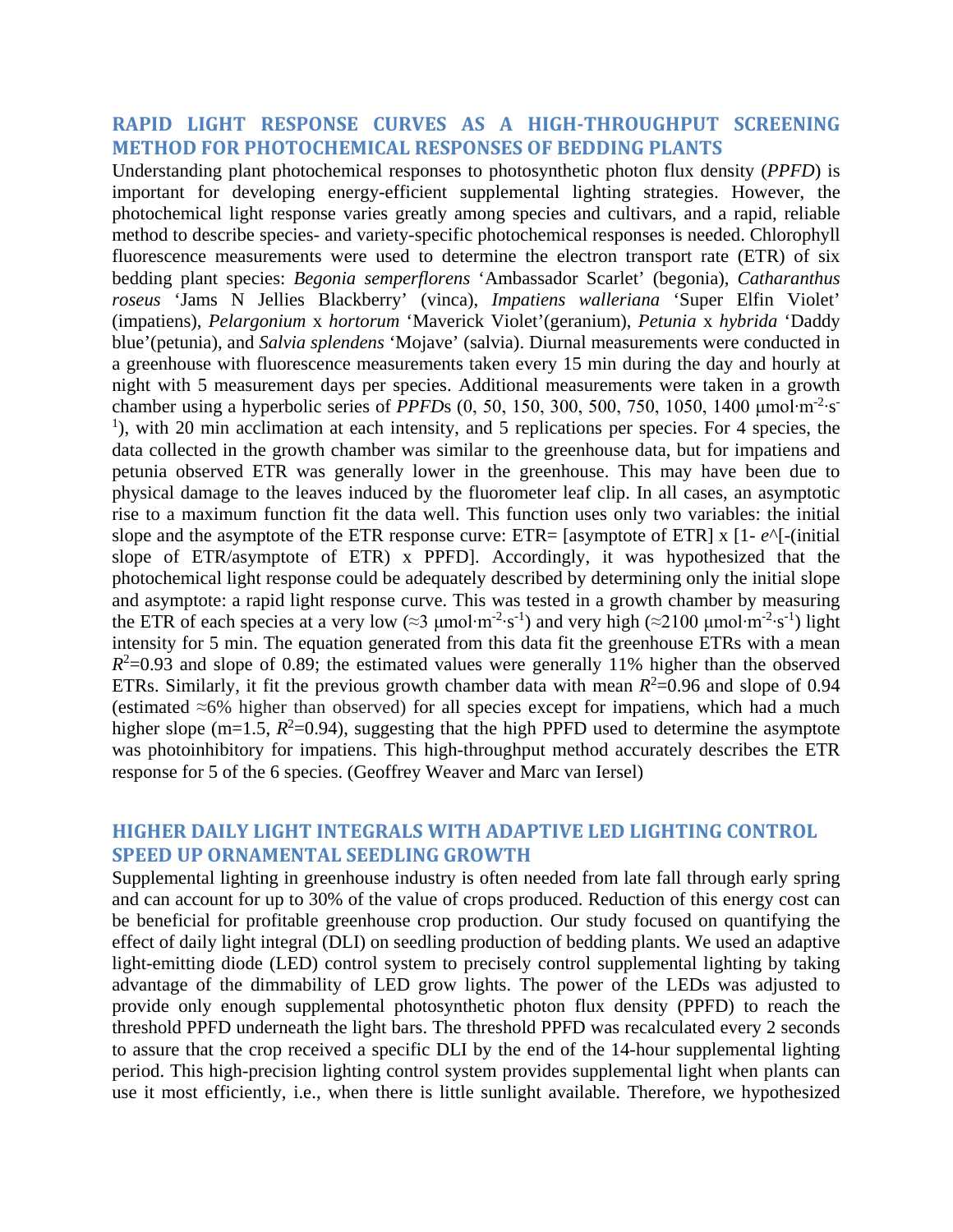that our adaptive LED control system stimulates plant growth more than ordinary lighting systems. We compared three adaptive lighting control treatments to achieve DLIs of 8, 12, and 16 mol $\cdot$ m<sup>-2</sup> $\cdot$ d<sup>-1</sup> in 14 hours of supplemental lighting (10 am to midnight) to a treatment that supplied a PPFD of  $\sim$ 100 µmol⋅m<sup>-2</sup>⋅s<sup>-1</sup> of supplemental light during the same 14 hours (average DLI was 8.6 mol·m<sup>-2</sup>·d<sup>-1</sup>), and a sunlight-only control treatment (average DLI was 5.4 mol·m<sup>-2</sup>·d<sup>-</sup> <sup>1</sup>). We used impatiens (*Impatiens walleriana*) 'Accent Premium Violet F1' and vinca (*Catharanthus roseus*) 'Jams 'n Jellies Blackberry' for the study. Seedlings were harvested 40 days after seeding. The number of leaves, shoot fresh and dry weight, and plant compactness (shoot dry weight/ plant height) of both species were greatest in the treatment receiving a DLI of 16 mol·m<sup>-2</sup>·d<sup>-1</sup>, followed by the treatment receiving a DLI of 12 mol·m<sup>-2</sup>·d<sup>-1</sup>. Similar patterns were observed for root dry weight of impatiens, but not for vinca. Seedlings in the treatment that received a supplemental PPFD of  $\sim$ 100 µmol·m<sup>-2</sup>·s<sup>-1</sup> had similar growth as those in the treatment with a DLI of 8 mol $\cdot$ m<sup>-2</sup> $\cdot$ d<sup>-1</sup>. The sunlight-only control treatment had the slowest seedling growth. These results suggest that our adaptive LED control system is capable of controlling LED's precisely while stimulating the plant growth more at higher DLIs. However, growers should determine whether the better growth from more supplemental lighting is worth the cost of providing that light. (T.C. Jayalath and Marc van Iersel)

## **NIGHT INTERRUPTION WITH LIGHT EMITTING DIODES APPLIED USING SIMULATED MOVING GREENHOUSE BOOMS PROMOTES FLOWERING OF**  *PETUNIA X HYBRIDA*

Long-day plants (LDP) require night interruption to promote flowering when grown out-ofseason (i.e., early spring). Accelerating flower development shortens the cropping cycle and thus reduces crop inputs like water and fertilization. There are multiple ways to promote flowering in LDP. Cyclic night interruption, night interruption applied in many short periods rather than one long continuous period, is less studied than other methods but can effectively provide night interruption. Many greenhouses use moving booms to apply irrigation, fertilization, and pesticides. Small lighting fixtures attached to these booms can successfully provide cyclic night interruption, often termed "boom lighting". We hypothesize that boom lighting from light emitting diodes (LEDs) can promote flowering of *Petunia x hybrida* as well as traditional methods. A growth chamber with programmable lighting fixtures can accurately mimic moving irrigation booms by gradually increasing and decreasing the provided light intensity. The effects of cyclic night interruption on flowering was tested using night interruption lighting provided at 30, 60, 120, and 240 second intervals between simulated boom passes. Cyclic night interruption applied to seven-week-old petunia seedlings slightly reduced days to first open flower, by up to 3 days. Our highest cyclic night interruption frequencies, boom passes every 30 and 60 seconds, increased total number of visible inflorescences, but also increased plants height and resulted in less compact plants. To account for additional light from night interruption we also calculated days to flower and the number of inflorescences divided by the total light over a 24-hour period (daily light integral + treatment light integral). This showed that increasing cyclic night interruption frequency does not proportionally reduce days to flower but does proportionally increase the number of inflorescences. Further exploration into the lowest light intensity and lowest frequency that promote flowering are required to make boom lighting more commercially viable. (Eric Stallknecht and Marc van Iersel)